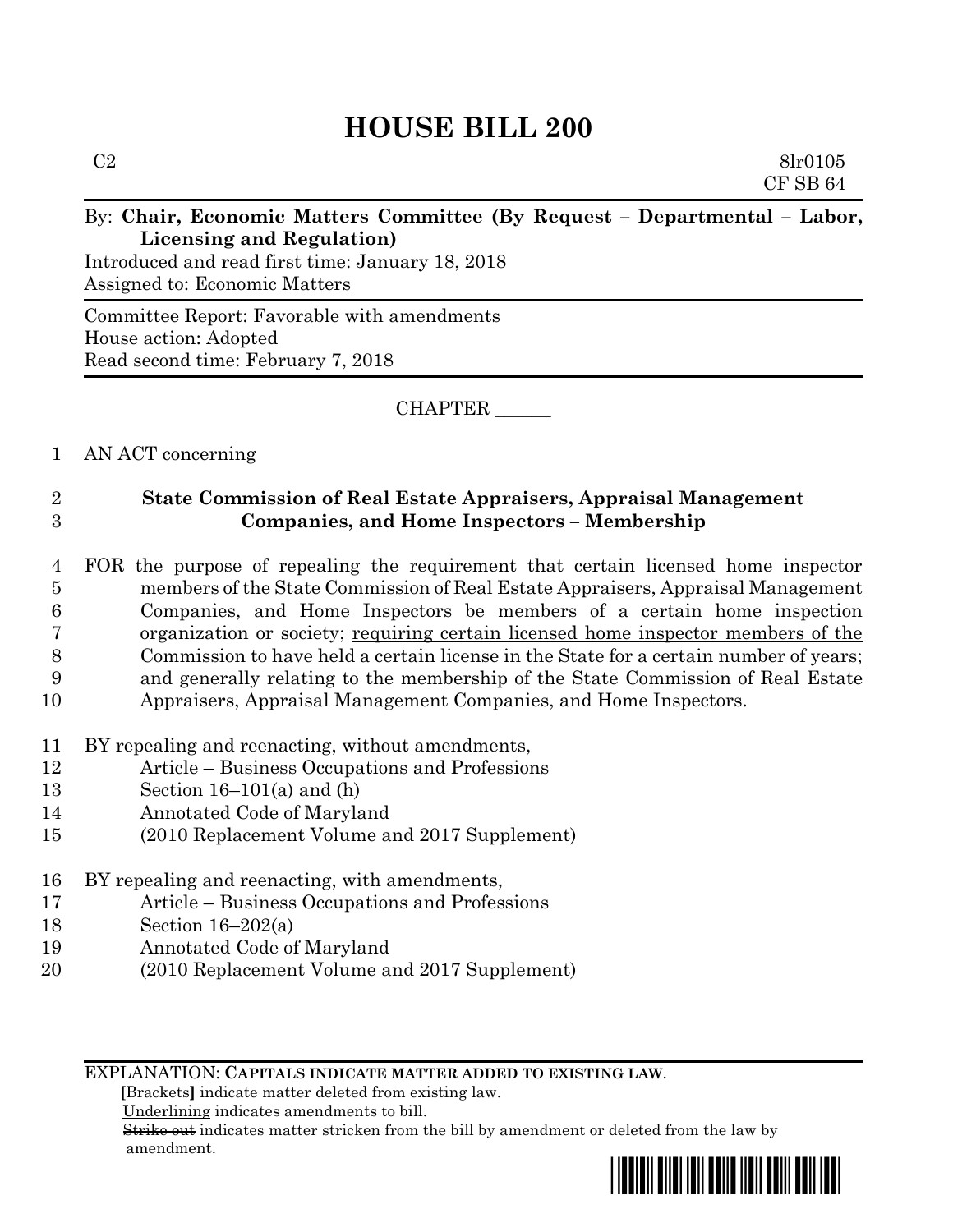| $\sqrt{2}$<br><b>HOUSE BILL 200</b> |             |                                                                                                                                                                                                                                                                                                   |  |
|-------------------------------------|-------------|---------------------------------------------------------------------------------------------------------------------------------------------------------------------------------------------------------------------------------------------------------------------------------------------------|--|
| $\mathbf{1}$<br>$\overline{2}$      |             | SECTION 1. BE IT ENACTED BY THE GENERAL ASSEMBLY OF MARYLAND,<br>That the Laws of Maryland read as follows:                                                                                                                                                                                       |  |
| $\sqrt{3}$                          |             | <b>Article - Business Occupation and Professions</b>                                                                                                                                                                                                                                              |  |
| $\overline{4}$                      | $16 - 101.$ |                                                                                                                                                                                                                                                                                                   |  |
| $\overline{5}$                      | (a)         | In this title the following words have the meanings indicated.                                                                                                                                                                                                                                    |  |
| $\boldsymbol{6}$<br>7               | (h)         | "Commission" means the State Commission of Real Estate Appraisers,<br>Appraisal Management Companies, and Home Inspectors.                                                                                                                                                                        |  |
| 8                                   | $16 - 202.$ |                                                                                                                                                                                                                                                                                                   |  |
| 9                                   | (a)<br>(1)  | The Commission consists of 15 members.                                                                                                                                                                                                                                                            |  |
| 10                                  | (2)         | Of the 15 members of the Commission:                                                                                                                                                                                                                                                              |  |
| 11                                  |             | at least 2 shall be certified general real estate appraisers;<br>(i)                                                                                                                                                                                                                              |  |
| 12<br>13                            |             | 2 shall be certified general real estate appraisers, certified<br>(ii)<br>residential real estate appraisers, or licensed real estate appraisers;                                                                                                                                                 |  |
| 14<br>15                            |             | 2 shall be representatives of a financial institution who are not<br>(iii)<br>certified or licensed real estate appraisers or home inspectors;                                                                                                                                                    |  |
| 16<br>17                            |             | 1 shall be a licensed home inspector who is a member of the<br>(iv)<br>American Society of Home Inspectors (ASHI);                                                                                                                                                                                |  |
| 18<br>19                            |             | 1 shall be a licensed home inspector who is a member of the<br>(v)<br>National Association of Home Inspectors;                                                                                                                                                                                    |  |
| 20<br>21<br>$\bf 22$                |             | [2] 4 shall be licensed home inspectors, <b>EACH OF WHOM</b><br>$\left[\text{(vi)}\right]$ $\left(\text{IV}\right)$<br>SHALL HAVE HELD A LICENSE AS A HOME INSPECTOR IN THE STATE FOR AT LEAST 5<br><b>YEARS</b> without regard to affiliation with or membership in any society or association]; |  |
| 23                                  |             | $\left[\text{(vii)}\right]$ $\left(\text{V}\right)$<br>4 shall be consumer members; and                                                                                                                                                                                                           |  |
| 24<br>25                            |             | $\left[\text{(viii)}\right]$ (VI) 1 shall be a representative of an appraisal management<br>company registered under Subtitle 5B of this title.                                                                                                                                                   |  |
| 26                                  | (3)         | The Governor shall:                                                                                                                                                                                                                                                                               |  |
| 27<br>28                            |             | appoint the members with the advice of the Secretary and with<br>(i)<br>the advice and consent of the Senate; and                                                                                                                                                                                 |  |